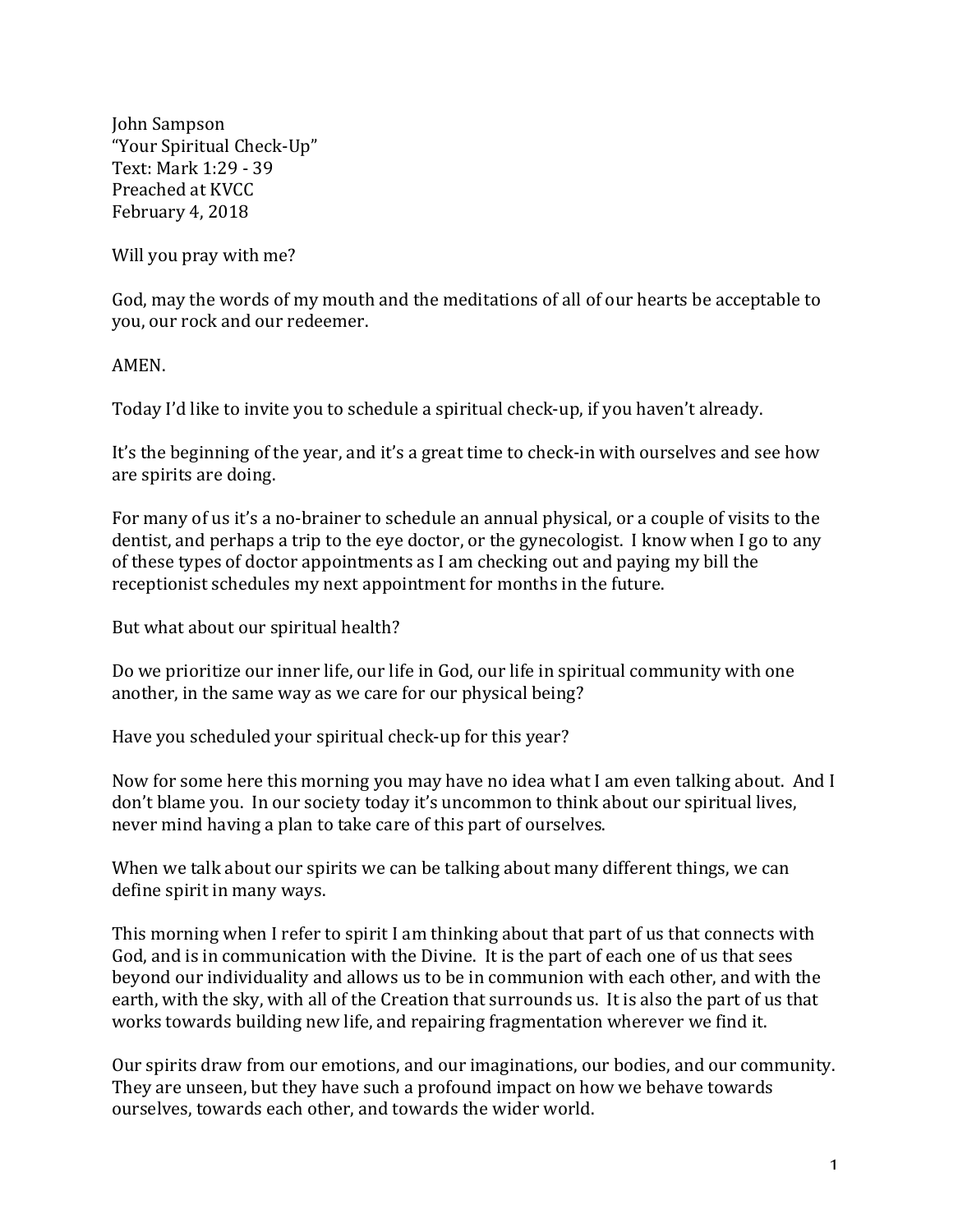If our spirits are out of whack, we can draw within and focus primarily on ourselves, and our needs. If we feel spiritual disequilibrium this can lead us to hurtful acts of violence with our words and our bodies. If we are spiritually out of alignment our lives can be seen to be a chore, instead of a blessing. If our spirits suffer we won't be able to serve a world that so desperately needs our vision and our help.

And I think our story today gives us a vision of what spiritual disease and spiritual health looks like.

Overall this story we heard about Jesus and his disciples and the work they are doing in Galilee gives us an image of the world defined by punishing need. Where last week Jesus exorcised one man, we now see a world where many, many people are possessed by spirits of brokenness and alienation. We see a world filled with disease. We see a world in which the needs of humanity are so raw and so close and so desperate.

This is the world Jesus and his disciples faced all those years ago, and this is a world we can still recognize from our lives today. Don't we also live lives of raw need, and if we don't can't we see the need surrounding us in this town, in this nation, and around the world?

As modern disciples we are called to respond to this need through acts of kindness and love and justice. But if our spirits are dull and oppressed can we be the people of change we are called to be? If we don't check in with our spirits, and if we don't have a regimen to make sure our spirits our healthy and vibrant, can we even hear Jesus's inviting us to make a difference?

Think of Simon's mother-in-law. There she is at her house suffering from a fever, laid up in bed, unable to help herself or those around her. We may not be suffering from a fever today. Our bodies might be in great shape. But perhaps we suffer from the feverish pace of our lives, lives filled to overflowing with its own desperate demands. If our minds and hearts, if our spirits, are suffering from the feverishness of modern life how can we meet the need of ourselves, our families, and our world? Like Simon's mother-in-law perhaps we are in no place to serve.

But our story gives us a clue to how we can bring balance back into our lives, and our spiritual health. You see after Jesus heals and teaches he goes off by himself and he prays in the dark of night. He makes a place to reconnect with God's presence and vision. He follows a spiritual discipline that brings him balance and opens and recharges him so he is available to serve. You see this when the disciples track him down in the early morning hours. Jesus is recharged and tells them that they will expand their ministry because that is why he came.

This simple story of Jesus, and the first steps of his ministry, shares something important with us, here, today. It tells us that we can't just do the work. We need to create time to heal our spirits so that we can meet ourselves, and the world, in openness and a spirit of mindful engagement.